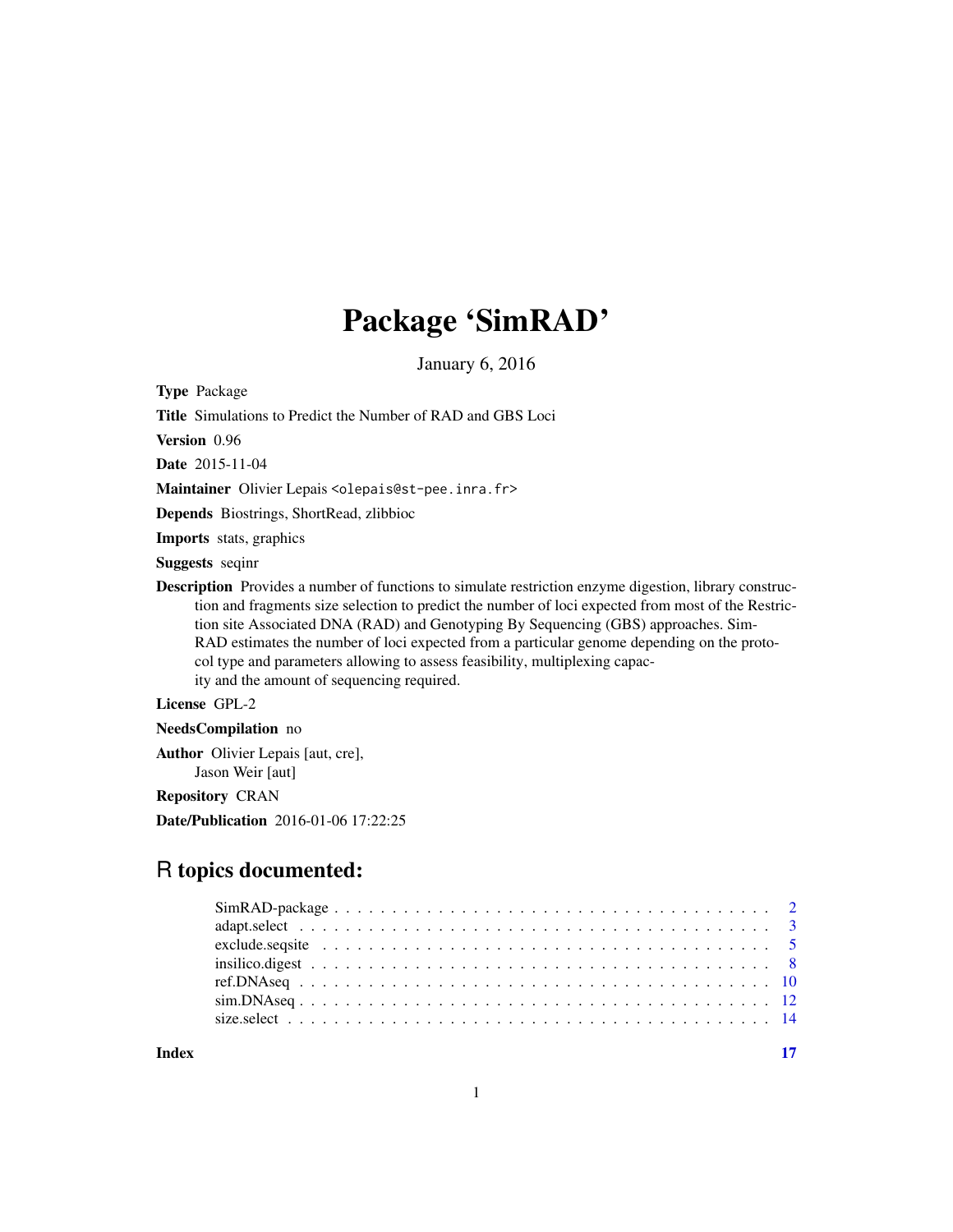<span id="page-1-0"></span>SimRAD-package *Simulations to predict the number of loci expected in RAD and GBS approaches.*

#### **Description**

SimRAD provides a number of functions to simulate restriction enzyme digestion, library construction and fragments size selection to predict the number of loci expected from most of the Restriction site Associated DNA (RAD) and Genotyping By Sequencing (GBS) approaches. SimRAD aims to provide an estimation of the number of loci expected from a given genome depending on protocol type and parameters allowing to assess feasibility, multiplexing capacity and the amount of sequencing required.

#### Details

| Package: | SimRAD     |
|----------|------------|
| Type:    | Package    |
| Version: | 0.96       |
| Date:    | 2015-11-04 |
| License: | $GPI - 2$  |

This package provides a number of functions to simulate restriction enzyme digestion ([insilico.digest](#page-7-1)), library construction ([adapt.select](#page-2-1)) and fragments size selection ([size.select](#page-13-1)) to predict the number of loci expected from most of the Restriction site Associated DNA (RAD) and Genotyping By Sequencing (GBS) approaches.

Built with non-model species in mind, a function can simulate DNA sequence when no reference genome sequence is available ([sim.DNAseq](#page-11-1)) providing genome size and CG content is known. Alternatively, reference genomic sequences can be used as an input ([ref.DNAseq](#page-9-1)). SimRAD can accommodate various Reduced Representation Libraries methods that may combine single or double restriction enzyme digestion (RAD and GBS), fragment size selection (ddRAD and ezRAD) and restriction site based fragment exclusion (RESTseq).

#### Author(s)

Olivier Lepais and Jason Weir

Maintainer: Olivier Lepais <olepais@st-pee.inra.fr>

#### References

Lepais O & Weir JT. 2014. SimRAD: an R package for simulation-based prediction of the number of loci expected in RADseq and similar genotyping by sequencing approaches. Molecular Ecology Resources, 14, 1314-1321. DOI: 10.1111/1755-0998.12273.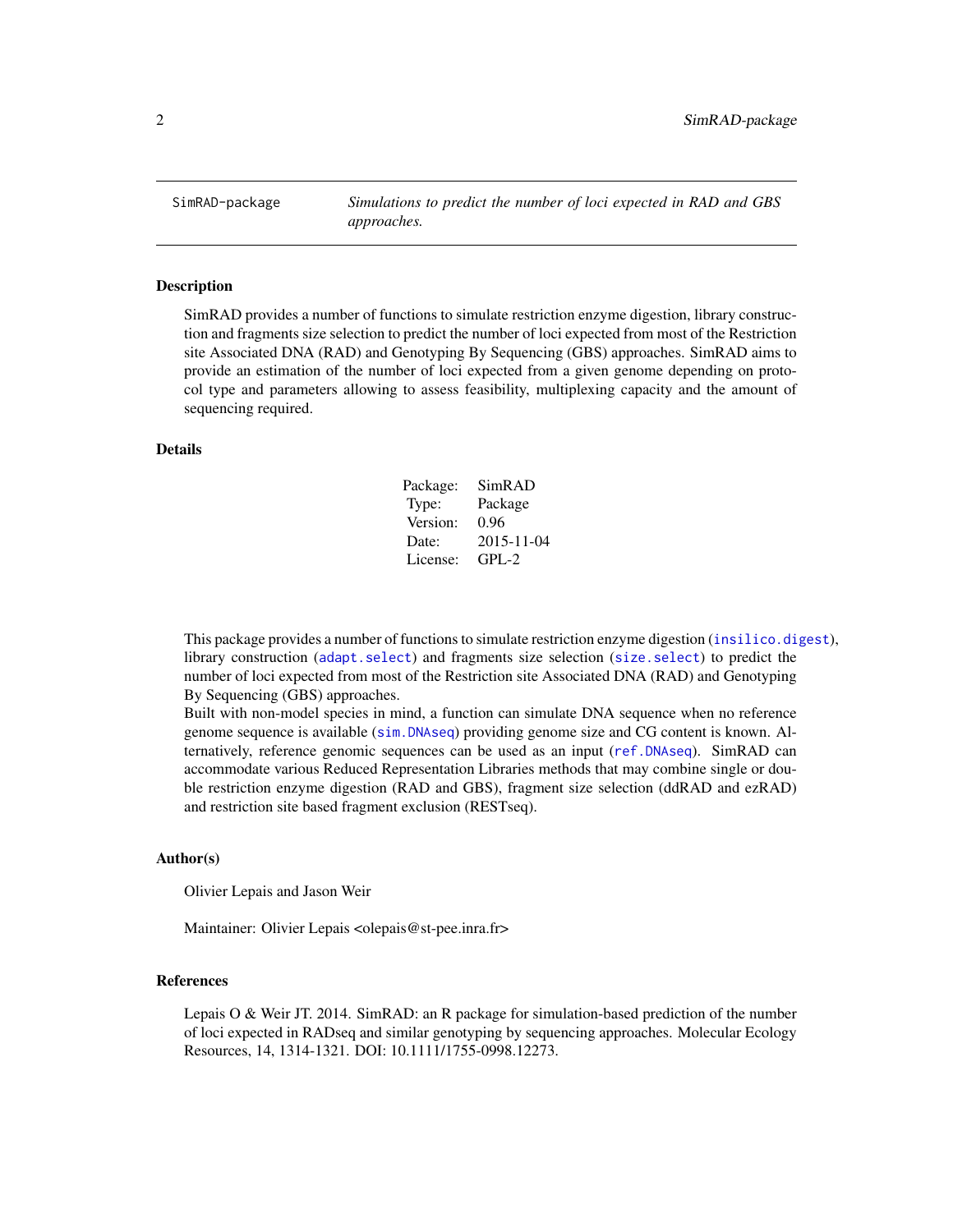#### <span id="page-2-0"></span>adapt.select 3

#### Examples

```
### Example 1: a single digestion (RAD)
simseq <- sim.DNAseq(size=100000, GCfreq=0.51)
#Restriction Enzyme 1
#SbfI
cs_5p1 <- "CCTGCA"
cs_3p1 <- "GG"
simseq.dig <- insilico.digest(simseq, cs_5p1, cs_3p1, verbose=TRUE)
### Example 2: a single digestion (GBS)
simseq <- sim.DNAseq(size=100000, GCfreq=0.51)
#Restriction Enzyme 1
# ApeKI : G|CWGC which is equivalent of either G|CAGC or G|CTGC
cs_5p1 < - "G"
cs 3p1 \leq "CAGC"
cs_5p2 < - "G"
cs_3p2 <- "CTGC"
simseq.dig <- insilico.digest(simseq, cs_5p1, cs_3p1, cs_5p1, cs_3p1, verbose=TRUE)
### Example3: a double digestion (ddRAD)
# simulating some sequence:
simseq <- sim.DNAseq(size=1000000, GCfreq=0.433)
#Restriction Enzyme 1
#TaqI
cs_5p1 <- "T"
cs_3p1 <- "CGA"
#Restriction Enzyme 2
#MseI #
cs_5p2 < - "T"
cs_3p2 <- "TAA"
simseq.dig <- insilico.digest(simseq, cs_5p1, cs_3p1, cs_5p2, cs_3p2, verbose=TRUE)
simseq.sel <- adapt.select(simseq.dig, type="AB+BA", cs_5p1, cs_3p1, cs_5p2, cs_3p2)
# wide size selection (200-270):
wid.simseq <- size.select(simseq.sel, min.size = 200, max.size = 270, graph=TRUE, verbose=TRUE)
# narrow size selection (210-260):
nar.simseq <- size.select(simseq.sel, min.size = 210, max.size = 260, graph=TRUE, verbose=TRUE)
#the resulting fragment characteristics can be further examined:
boxplot(list(width(simseq.sel), width(wid.simseq), width(nar.simseq)), names=c("All fragments",
        "Wide size selection", "Narrow size selection"), ylab="Locus size (bp)")
```
<span id="page-2-1"></span>

adapt.select *Function to select fragments according to the flanking restriction sites.*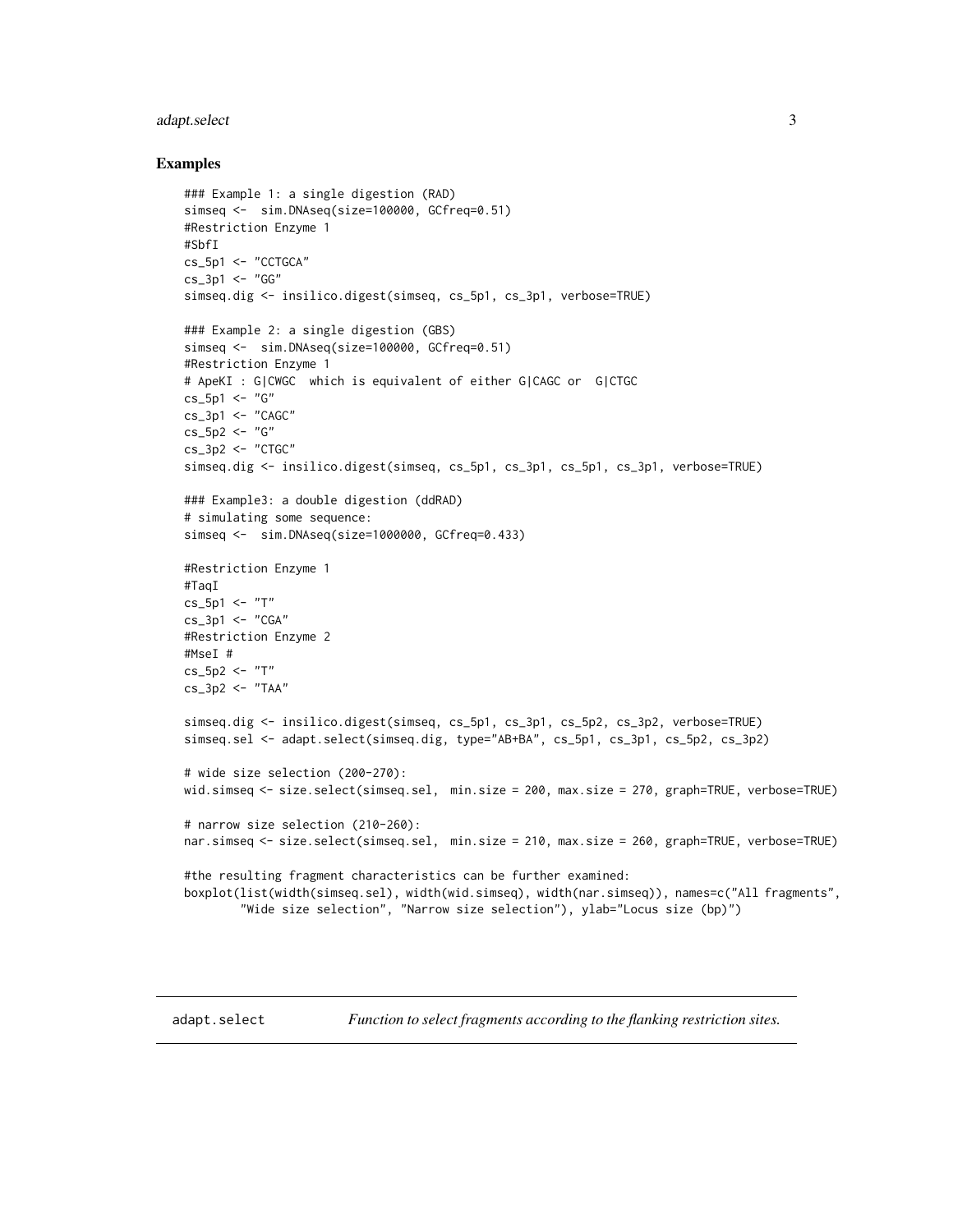#### <span id="page-3-0"></span>Description

Given a vector of sequences representing DNA fragments digested by two restriction enzymes (RE1 and RE2), the function will return fragments flanked by either the same restriction size (E1-E1 fragments typically for RESTseq method) or different restriction sites (RE1 and RE2, for ezRAD and ddRAD methods).

#### Usage

```
adapt.select(sequences, type = "AB+BA", cut_site_5prime1, cut_site_3prime1,
            cut_site_5prime2, cut_site_3prime2)
```
#### Arguments

| sequences        | a vector of DNA sequences representing DNA fragments after digestion by two<br>restriction enzymes, typically the output of the insilico.digest function.                                                                                                                                                                                                                                                                                     |
|------------------|-----------------------------------------------------------------------------------------------------------------------------------------------------------------------------------------------------------------------------------------------------------------------------------------------------------------------------------------------------------------------------------------------------------------------------------------------|
| type             | type of fragments to return. Options are "AA": fragments flanked by two restric-<br>tion enzymes 1 sites, "AB+BA": the default, fragments flanked by two different<br>restriction enzyme sites, "BB": fragments flanked by two restriction enzymes 2<br>sites. For flexibility, "AB" and "BA" options are also available and will return<br>directional digested fragments but such fragments are of no use in current GBS<br>methods as yet. |
| cut_site_5prime1 |                                                                                                                                                                                                                                                                                                                                                                                                                                               |
|                  | 5 prime side (left side) of the recognized restriction site of the restriction enzyme<br>1.                                                                                                                                                                                                                                                                                                                                                   |
| cut_site_3prime1 |                                                                                                                                                                                                                                                                                                                                                                                                                                               |
|                  | 3 prime side (right side) of the recognized restriction site of the restriction en-<br>zyme 1.                                                                                                                                                                                                                                                                                                                                                |
| cut_site_5prime2 |                                                                                                                                                                                                                                                                                                                                                                                                                                               |
|                  | 5 prime side (left side) of the recognized restriction site of the restriction enzyme<br>2.                                                                                                                                                                                                                                                                                                                                                   |
| cut_site_3prime2 |                                                                                                                                                                                                                                                                                                                                                                                                                                               |
|                  | 3 prime side (right side) of the recognized restriction site of the restriction en-<br>zyme 2.                                                                                                                                                                                                                                                                                                                                                |
|                  |                                                                                                                                                                                                                                                                                                                                                                                                                                               |

#### Details

This function will be generally needed when simulating double digest ddRAD methods where fragments flanked by two different restriction site are selected during library construction (type="AB+BA").

In addition, when simulating RESTseq method, type = "AA" can be used to exclude fragments that contained the restriction site of enzyme 2, as an alternative or in complement to subsequent DNA fragment exclusion by additional restriction site (see function [exclude.seqsite](#page-4-1)).

#### Value

A vector of DNA fragment sequences.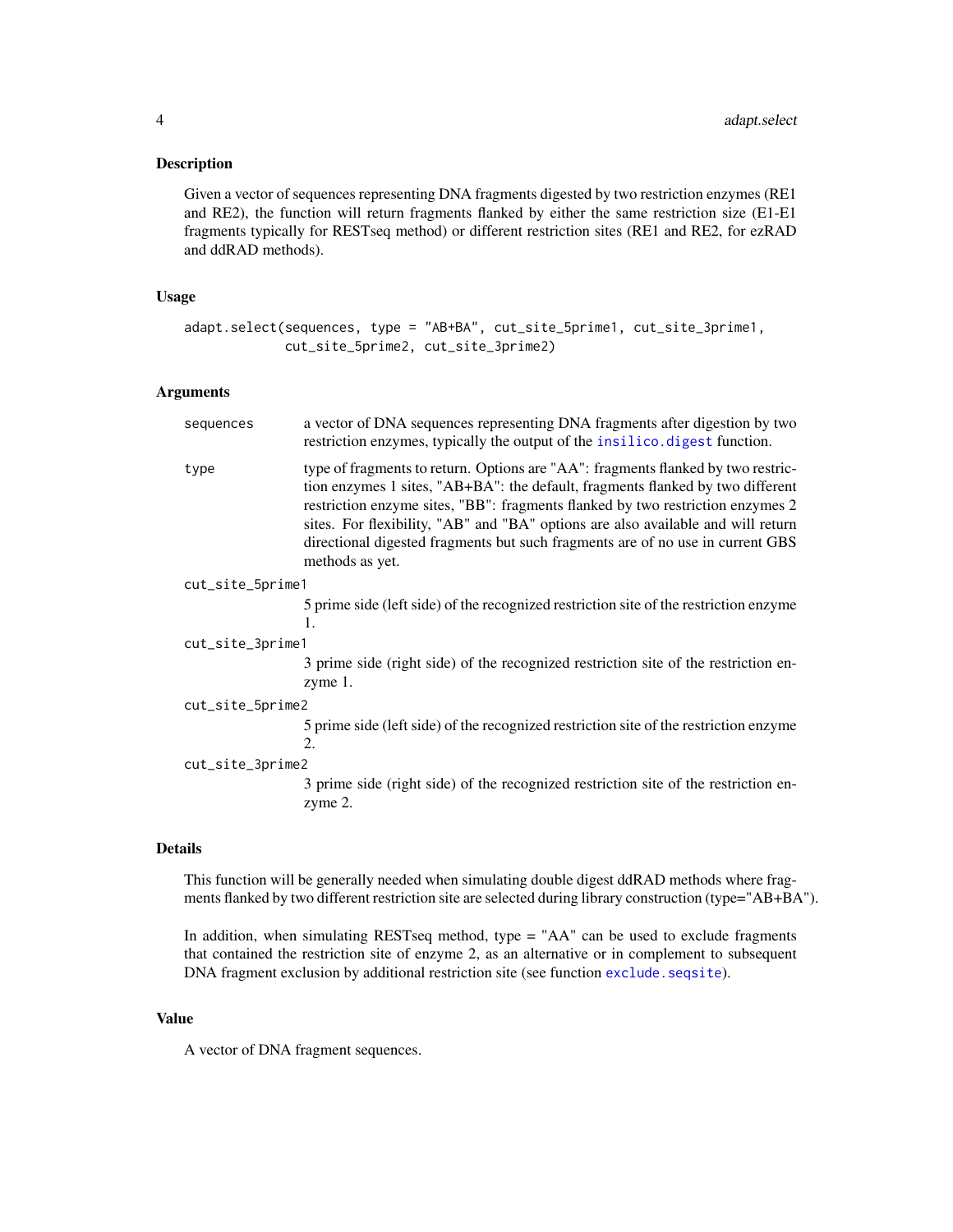#### <span id="page-4-0"></span>exclude.seqsite 5

#### Author(s)

Olivier Lepais

#### References

Lepais O & Weir JT. 2014. SimRAD: an R package for simulation-based prediction of the number of loci expected in RADseq and similar genotyping by sequencing approaches. Molecular Ecology Resources, 14, 1314-1321. DOI: 10.1111/1755-0998.12273.

Peterson et al. 2012. Double Digest RADseq: an inexpensive method for de novo SNP discovery and genotyping in model and non-model species. PLoS ONE 7: e37135. doi:10.1371/journal.pone.0037135

Stolle & Moritz 2013. RESTseq - Efficient benchtop population genomics with RESTriction fragment SEQuencing. PLoS ONE 8: e63960. doi:10.1371/journal.pone.0063960

#### See Also

[insilico.digest](#page-7-1), [exclude.seqsite](#page-4-1), [size.select](#page-13-1).

#### Examples

```
# simulating some sequence:
simseq <- sim.DNAseq(size=10000, GCfreq=0.433)
#Restriction Enzyme 1
#PstI
cs_5p1 <- "CTGCA"
cs_3p1 <- "G"
#Restriction Enzyme 2
#MseI
cs_5p2 <- "T"
cs_3p2 <- "TAA"
# double digestion:
simseq.dig <- insilico.digest(simseq, cs_5p1, cs_3p1, cs_5p2, cs_3p2, verbose=TRUE)
#selection of AB type fragments
simseq.selected <- adapt.select(simseq.dig, type="AB+BA", cs_5p1, cs_3p1, cs_5p2, cs_3p2)
# number of selected fragments:
length(simseq.selected)
```
<span id="page-4-1"></span>exclude.seqsite *Function to exclude fragments containing a specified restriction site.*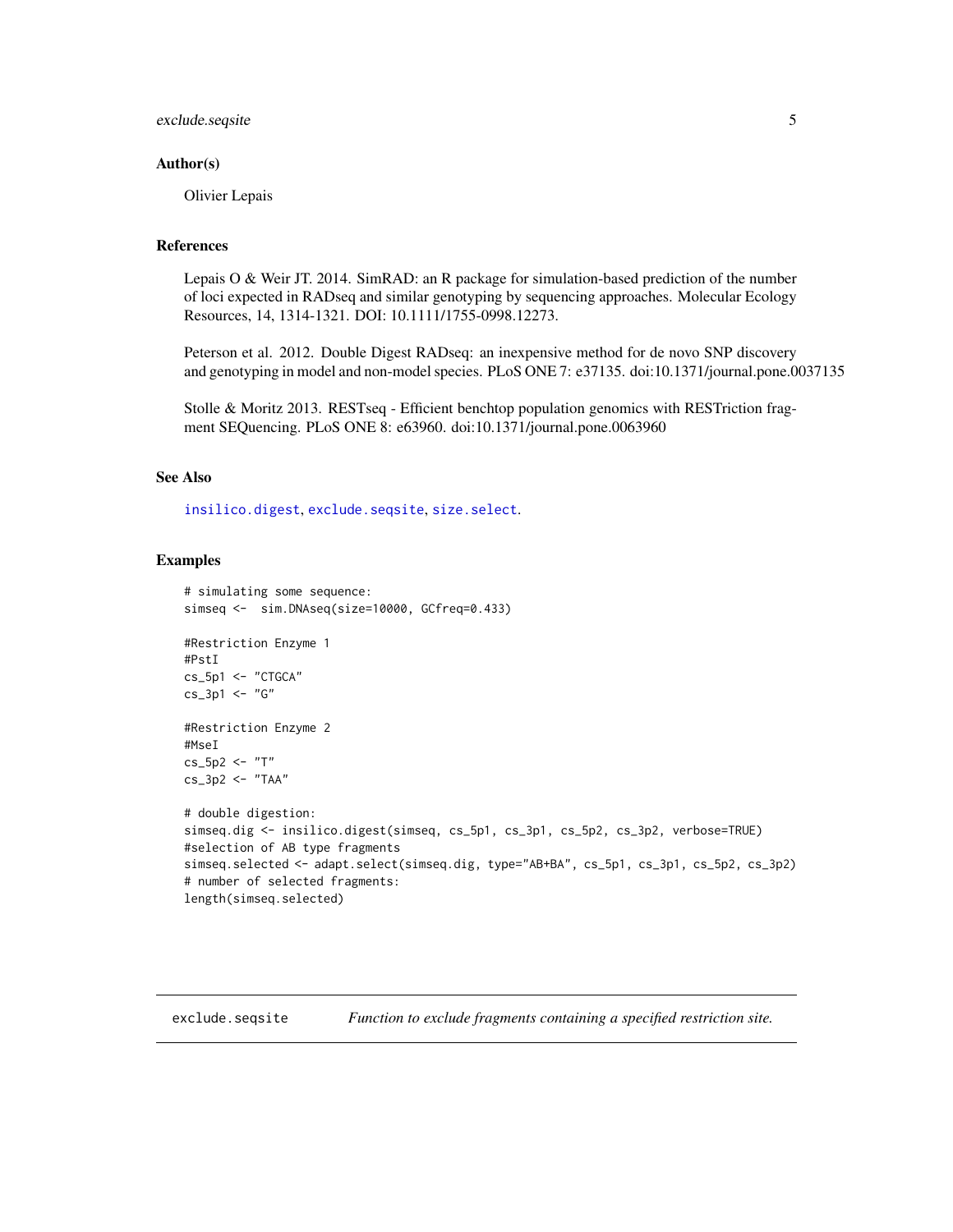#### <span id="page-5-0"></span>Description

Given a vector of sequences representing DNA fragments digested by restriction enzyme, the function return the DNA fragments that do not contain a specified restriction site, which is typically used to reduce the number of loci in the RESTseq method. The function can be use repeatedly for excluding fragments containing several restriction sites.

#### Usage

exclude.seqsite(sequences, site, verbose=TRUE)

#### Arguments

| sequences | a vector of DNA sequences representing DNA fragments after digestion by re-<br>striction enzyme(s), typically the output of another function such as adapt. select,<br>insilico.digest or exclude.seqsite. |
|-----------|------------------------------------------------------------------------------------------------------------------------------------------------------------------------------------------------------------|
| site      | restriction site to target DNA fragments to exclude. This typically corresponds<br>to recognition site of a frequent cutter restriction enzyme.                                                            |
| verbose   | If TRUE (the default), returns the number of fragments excluded and kept.<br>FALSE makes the function silent to be used in a loop.                                                                         |

#### Details

Frequent cutter restriction enzyme can be easily used to further reduce the number of fragments as demonstrated by RESTseq method. This approach looks interesting in some species with complex genomes as it allows removing parts of the genomes containing highly repetitive CG or / and AT rich sequences.

This function can be used directly after a single enzyme digestion using [insilico.digest](#page-7-1) function to remove fragments containing restriction site of a second enzyme. An equivalent alternative would be to simulate a double digestion using [insilico.digest](#page-7-1) followed by [adapt.select](#page-2-1) with type = "AA", which would remove fragments containing restriction site of the enzyme 2 (see example below).

An unlimited number of exclusion steps using different restriction enzyme can be simulated by running the function with the output of a previous execution of the function (see example below).

#### Value

A vector of DNA fragment sequences.

#### Author(s)

Olivier Lepais

#### References

Lepais O & Weir JT. 2014. SimRAD: an R package for simulation-based prediction of the number of loci expected in RADseq and similar genotyping by sequencing approaches. Molecular Ecology Resources, 14, 1314-1321. DOI: 10.1111/1755-0998.12273.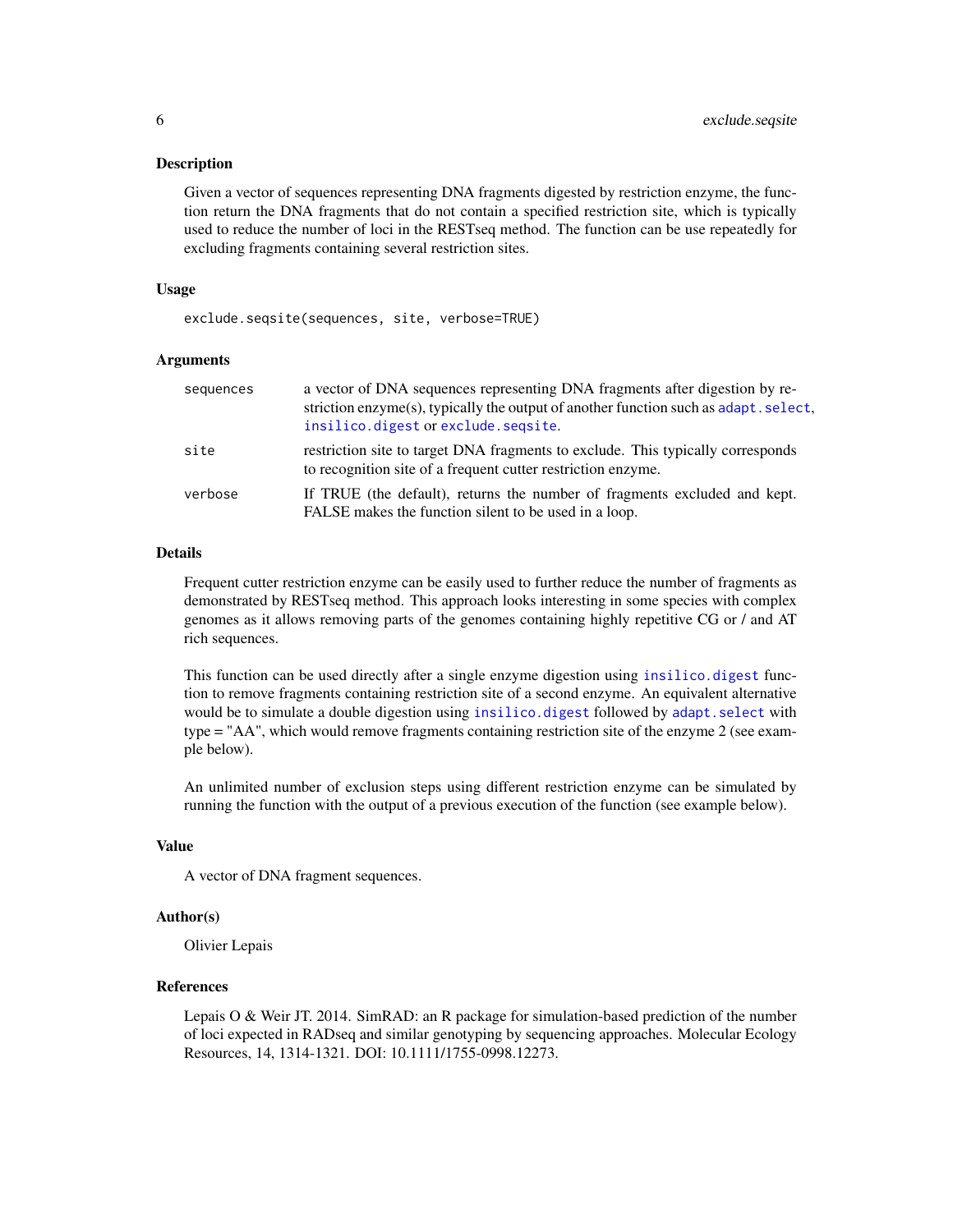<span id="page-6-0"></span>Stolle & Moritz 2013. RESTseq - Efficient benchtop population genomics with RESTriction fragment SEQuencing. PLoS ONE 8: e63960. doi:10.1371/journal.pone.0063960

#### See Also

[adapt.select](#page-2-1), [size.select](#page-13-1).

#### Examples

```
### Example 1:
# simulating some sequence:
simseq <- sim.DNAseq(size=1000000, GCfreq=0.433)
#Restriction Enzyme 1
#PstI
cs_5p1 <- "CTGCA"
cs_3p1 < - "G''#Restriction Enzyme 2
#MseI #
cs_5p2 < - "T"
cs_3p2 < - "TAA"
# hence, recognition site: "TTAA"
# single digestion:
simseq.dig <- insilico.digest(simseq, cs_5p1, cs_3p1, cs_5p1, cs_3p1, verbose=TRUE)
# excluding fragments coutaining restriction site of the enzyme 2
simseq.exc <- exclude.seqsite(simseq.dig, "TTAA")
## which is equivalent to:
simseq.dig2 <- insilico.digest(simseq, cs_5p1, cs_3p1, cs_5p2, cs_3p2, verbose=TRUE)
simseq.selectAA <- adapt.select(simseq.dig2, type="AA", cs_5p1, cs_3p1, cs_5p2, cs_3p2)
length(simseq.selectAA)
### Example 2:
simseq <- sim.DNAseq(size=1000000, GCfreq=0.51)
#Restriction Enzyme 1
#TaqI
cs_5p1 <- "T"
cs_3p1 <- "CGA"
simseq.dig <- insilico.digest(simseq, cs_5p1, cs_3p1, cs_5p1, cs_3p1, verbose=TRUE)
# removing fragments countaining restiction sites of MseI ("TTAA"), MliCI ("AATT"),
# HaellI ("GGCC"), MspI ("CCGG") and HinP1I ("GCGC"):
excl1 <- exclude.seqsite(simseq.dig, "TTAA")
excl2 <- exclude.seqsite(excl1, "AATT")
excl3 <- exclude.seqsite(excl2, "GGCC")
excl4 <- exclude.seqsite(excl3, "CCGG")
```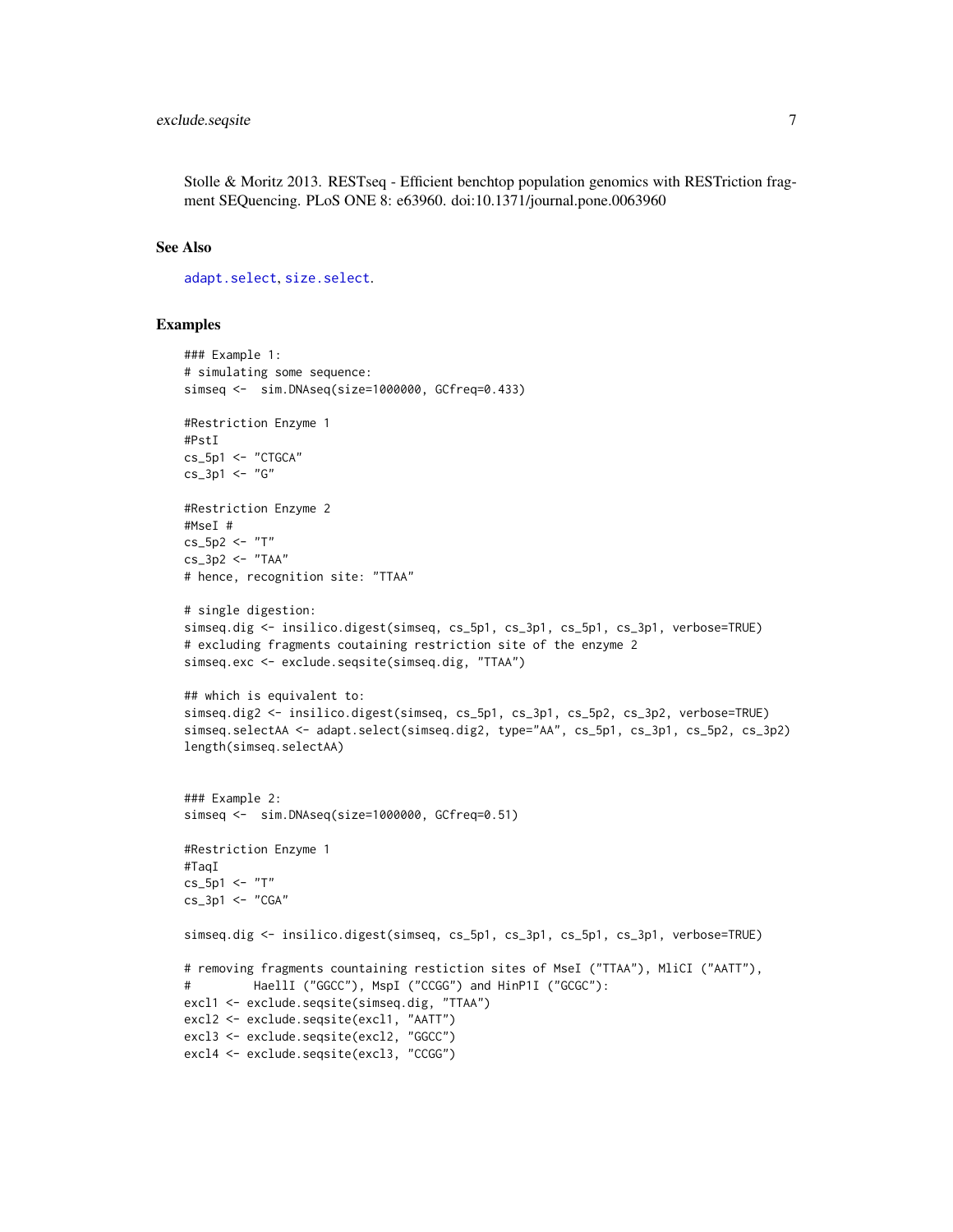```
excl5 <- exclude.seqsite(excl4, "GCGC")
# which can be followed by size selection step.
```
<span id="page-7-1"></span>insilico.digest *Function to digest DNA sequence using one or two restriction enzyme(s).*

#### Description

Perform an in silico digestion of a DNA sequence using one or two restriction enzyme(s).

#### Usage

```
insilico.digest(DNAseq, cut_site_5prime1, cut_site_3prime1,
                        cut_site_5prime2="NULL", cut_site_3prime2="NULL",
                        cut_site_5prime3="NULL", cut_site_3prime3="NULL",
                        cut_site_5prime4="NULL", cut_site_3prime4="NULL",
                        verbose = TRUE)
```
#### Arguments

| DNAseq           | A DNA sequence (character string) as output for instance, but not exclusively,<br>by sim. DNAseq or ref. DNAseq functions. |
|------------------|----------------------------------------------------------------------------------------------------------------------------|
| cut_site_5prime1 |                                                                                                                            |
|                  | 5 prime side (left side) of the recognized restriction site of the restriction enzyme<br>1.                                |
| cut_site_3prime1 |                                                                                                                            |
|                  | 3 prime side (right side) of the recognized restriction site of the restriction en-<br>zyme 1.                             |
| cut_site_5prime2 |                                                                                                                            |
|                  | 5 prime side (left side) of the recognized restriction site of the restriction enzyme<br>2 (optional).                     |
| cut_site_3prime2 |                                                                                                                            |
|                  | 3 prime side (right side) of the recognized restriction site of the restriction en-<br>zyme 2 (optional).                  |
| cut_site_5prime3 |                                                                                                                            |
|                  | 5 prime side (left side) of the recognized restriction site of the restriction enzyme<br>3 (optional).                     |
| cut_site_3prime3 |                                                                                                                            |
|                  | 3 prime side (right side) of the recognized restriction site of the restriction en-<br>zyme 3 (optional).                  |
| cut_site_5prime4 |                                                                                                                            |
|                  | 5 prime side (left side) of the recognized restriction site of the restriction enzyme<br>4 (optional).                     |
|                  |                                                                                                                            |

<span id="page-7-0"></span>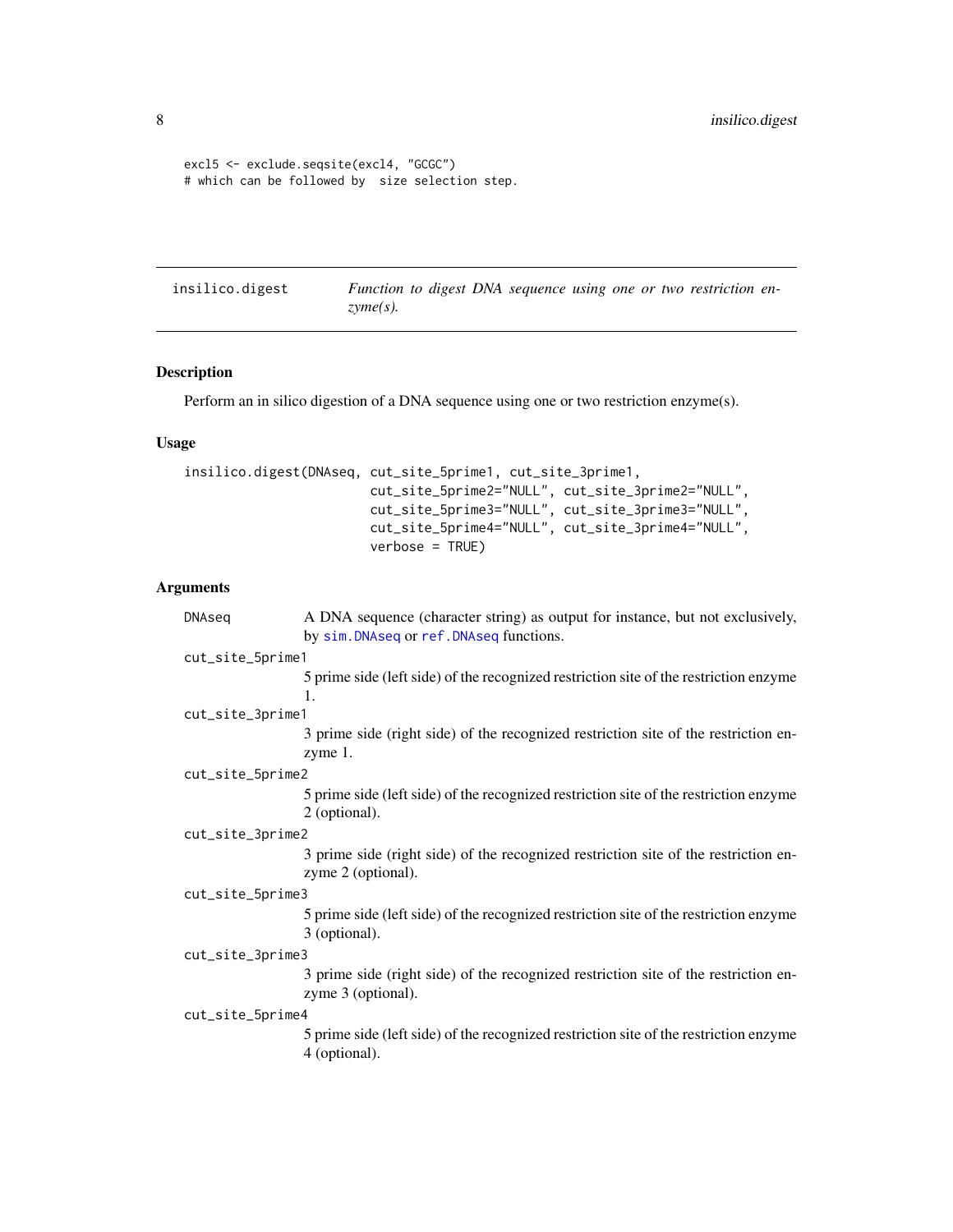<span id="page-8-0"></span>

| cut_site_3prime4 |                                                                                                                                                                                                                                                                                                                                                                                       |
|------------------|---------------------------------------------------------------------------------------------------------------------------------------------------------------------------------------------------------------------------------------------------------------------------------------------------------------------------------------------------------------------------------------|
|                  | 3 prime side (right side) of the recognized restriction site of the restriction en-<br>zyme 4 (optional).                                                                                                                                                                                                                                                                             |
| verbose          | If TRUE (the default), returns the number of restriction sites (if only one restric-<br>tion enzyme is used) or the number of restriction sites for the two enzymes and<br>the number of fragments flanked by either restriction site of the enzyme 1 or 2<br>and flanked by restriction fragments of two different enzymes. FALSE makes<br>the function silent to be used in a loop. |

#### Details

Restriction site with alternative bases such as ApeKI used for GBS by Elshire et al. (2011) can be simulated by specifying the two alternative recognition motifs of the enzyme as parameter for enzyme 1 and enzyme 2 (see example below).

#### Value

A vector of DNA fragments resulting from the digestion.

#### Author(s)

Olivier Lepais and Jason Weir

#### References

Lepais O & Weir JT. 2014. SimRAD: an R package for simulation-based prediction of the number of loci expected in RADseq and similar genotyping by sequencing approaches. Molecular Ecology Resources, 14, 1314-1321. DOI: 10.1111/1755-0998.12273.

Baird et al. 2008. Rapid SNP discovery and genetic mapping using sequenced RAD markers. PLoS ONE 3: e3376. doi:10.1371/journal.pone.0003376

Elshire et al. 2011. A robust, simple Genotyping-By-Sequencing (GBS) approach for high diversity species. PLoS ONE 6: e19379. doi:10.1371/journal.pone.0019379

Peterson et al. 2012. Double Digest RADseq: an inexpensive method for de novo SNP discovery and genotyping in model and non-model species. PLoS ONE 7: e37135. doi:10.1371/journal.pone.0037135

Poland et al. 2012. Development of high-density genetic maps for barley and wheat using a novel two-enzyme Genotyping-By-Sequencing approach. PLoS ONE 7: e32253. doi:10.1371/journal.pone.0032253

Stolle & Moritz 2013. RESTseq - Efficient benchtop population genomics with RESTriction fragment SEQuencing. PLoS ONE 8: e63960. doi:10.1371/journal.pone.0063960

Toonen et al. 2013. ezRAD: a simplified method for genomic genotyping in non-model organisms. PeerJ 1:e203 http://dx.doi.org/10.7717/peerj.203

#### See Also

[sim.DNAseq](#page-11-1), [ref.DNAseq](#page-9-1).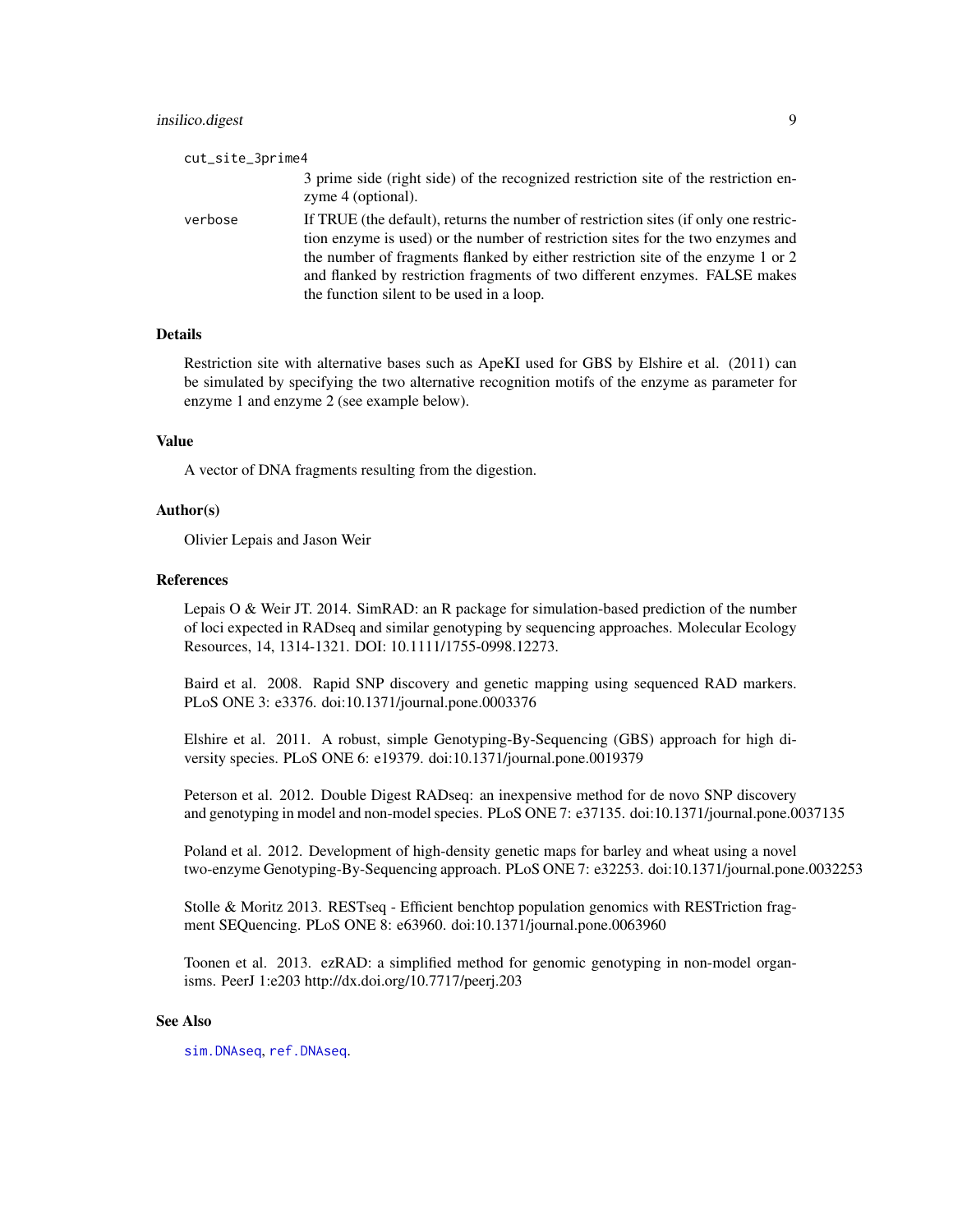#### Examples

```
### Example 1: a single digestion (RAD)
simseq <- sim.DNAseq(size=1000000, GCfreq=0.51)
#Restriction Enzyme 1
#SbfI
cs_5p1 <- "CCTGCA"
cs_3p1 < - "GG''simseq.dig <- insilico.digest(simseq, cs_5p1, cs_3p1, verbose=TRUE)
### Example 2: a single digestion (GBS)
simseq <- sim.DNAseq(size=1000000, GCfreq=0.51)
#Restriction Enzyme 1
# ApeKI : G|CWGC which is equivalent of either G|CAGC or G|CTGC
cs_5p1 < -''G''cs_3p1 < - "CAGC"
cs_5p2 <- "G"
cs_3p2 <- "CTGC"
simseq.dig <- insilico.digest(simseq, cs_5p1, cs_3p1, cs_5p1, cs_3p1, verbose=TRUE)
```

```
### Example 3: a double digestion (ddRAD)
# simulating some sequence:
simseq <- sim.DNAseq(size=1000000, GCfreq=0.433)
#Restriction Enzyme 1
#PstI
cs_5p1 <- "CTGCA"
cs 3p1 < - "G"
#Restriction Enzyme 2
#MseI #
cs_5p2 <- "T"
cs_3p2 <- "TAA"
simseq.dig <- insilico.digest(simseq, cs_5p1, cs_3p1, cs_5p2, cs_3p2, verbose=TRUE)
```
<span id="page-9-1"></span>ref.DNAseq *Function to import a reference DNA sequence from a Fasta file.*

#### Description

This function read a Fasta file containing a genome reference DNA sequence in the form of several contigs (or alternatively a single sequence) and can optionally randomly sub-select a fraction of the contigs sequence to allow for faster computation and avoid memory saturation.

<span id="page-9-0"></span>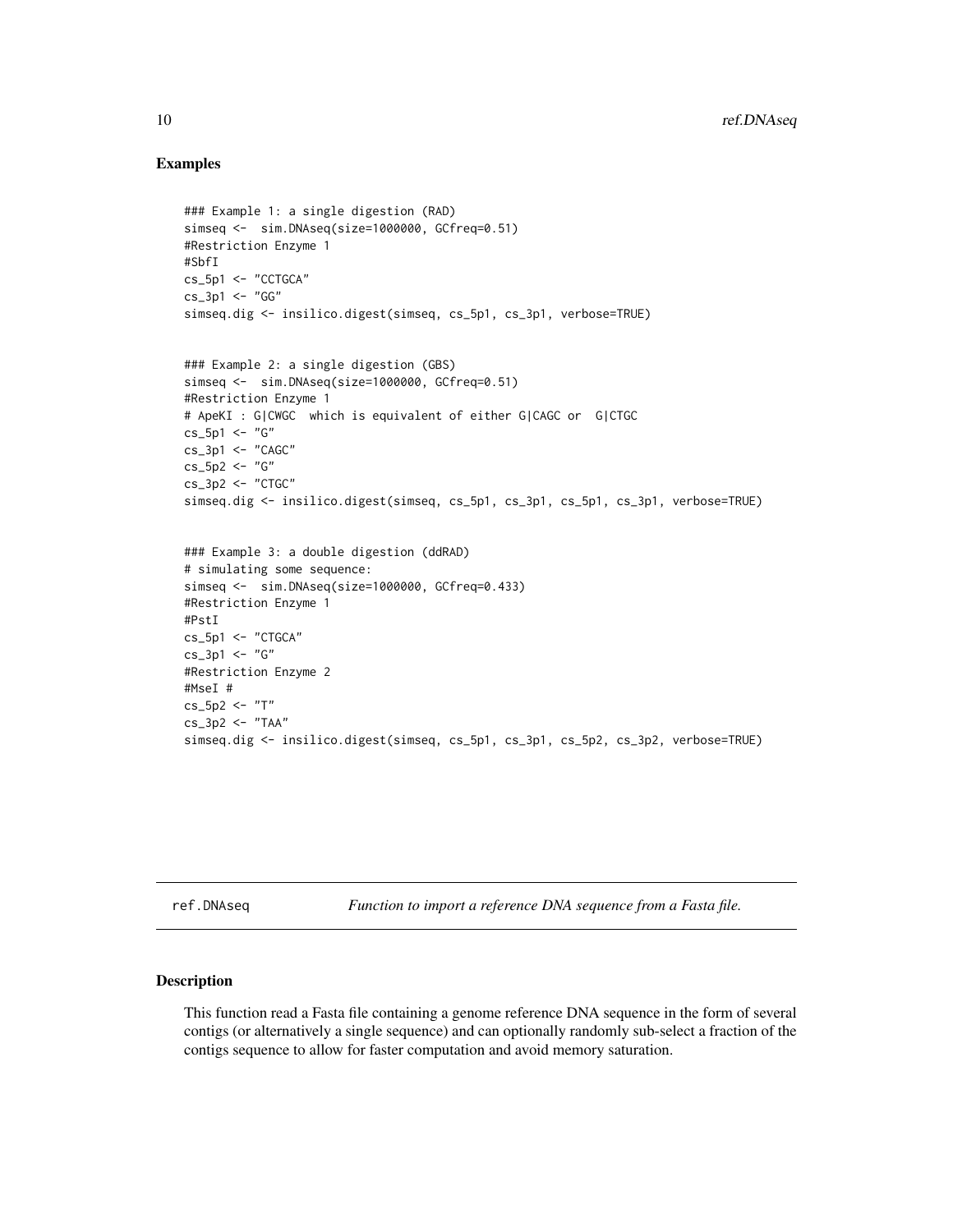#### <span id="page-10-0"></span>ref.DNAseq 11

#### Usage

```
ref.DNAseq(FASTA.file, subselect.contigs = TRUE, prop.contigs = 0.1)
```
#### Arguments

| FASTA.file        | Full patch to a Fasta file (e.g."C:/Users/Me/Documents/RAD/refGenome.fa").                                                                                                                                                                                  |
|-------------------|-------------------------------------------------------------------------------------------------------------------------------------------------------------------------------------------------------------------------------------------------------------|
| subselect.contigs |                                                                                                                                                                                                                                                             |
|                   | If TRUE (the default) and if the Fasta file contains more than one sequence, sub-<br>select a fraction of the contig sequences. If FALSE or if the Fasta file contains<br>only one continuous DNA sequence, all data contain in the Fasta file is imported. |
| prop.contigs      | Proportion of contigs to randomly sub-select for subsequent analyses.                                                                                                                                                                                       |

#### Details

To limit memory usage and speed up computation time, it is strongly recommended to sub-select a fraction of the available reference DNA contigs. Usually, a proportion of 0.10 of the reference contigs should be representative enough to give a good idea of the genome characteristics of the species. The ratio of the length of contig sequence kept to the estimated total size of the genome can then be used to estimate the number of loci by cross-multiplication (see example below).

Contig sequences will be randomly concatenated to form a chimeric unique continuous sequence (comparable to simulated sequence by [sim.DNAseq](#page-11-1) function). This may create some bias as two restriction site located in two different contigs may thus form a fragments that would not exist in the real genome. Yet, contigs do not represent real entities and keeping them apart would also create biases by randomly generating false digested restriction site which would heavily inflate the number of sites and loci particularly for draft reference genome with hundred of thousand of contigs. On the contrary, the choice to concatenate contigs may only slightly increase the number of restriction site and the number of fragments (loci).

#### Value

A single continuous DNA sequence (character string).

#### Author(s)

Olivier Lepais

#### References

Lepais O & Weir JT. 2014. SimRAD: an R package for simulation-based prediction of the number of loci expected in RADseq and similar genotyping by sequencing approaches. Molecular Ecology Resources, 14, 1314-1321. DOI: 10.1111/1755-0998.12273.

#### See Also

[sim.DNAseq](#page-11-1), [insilico.digest](#page-7-1).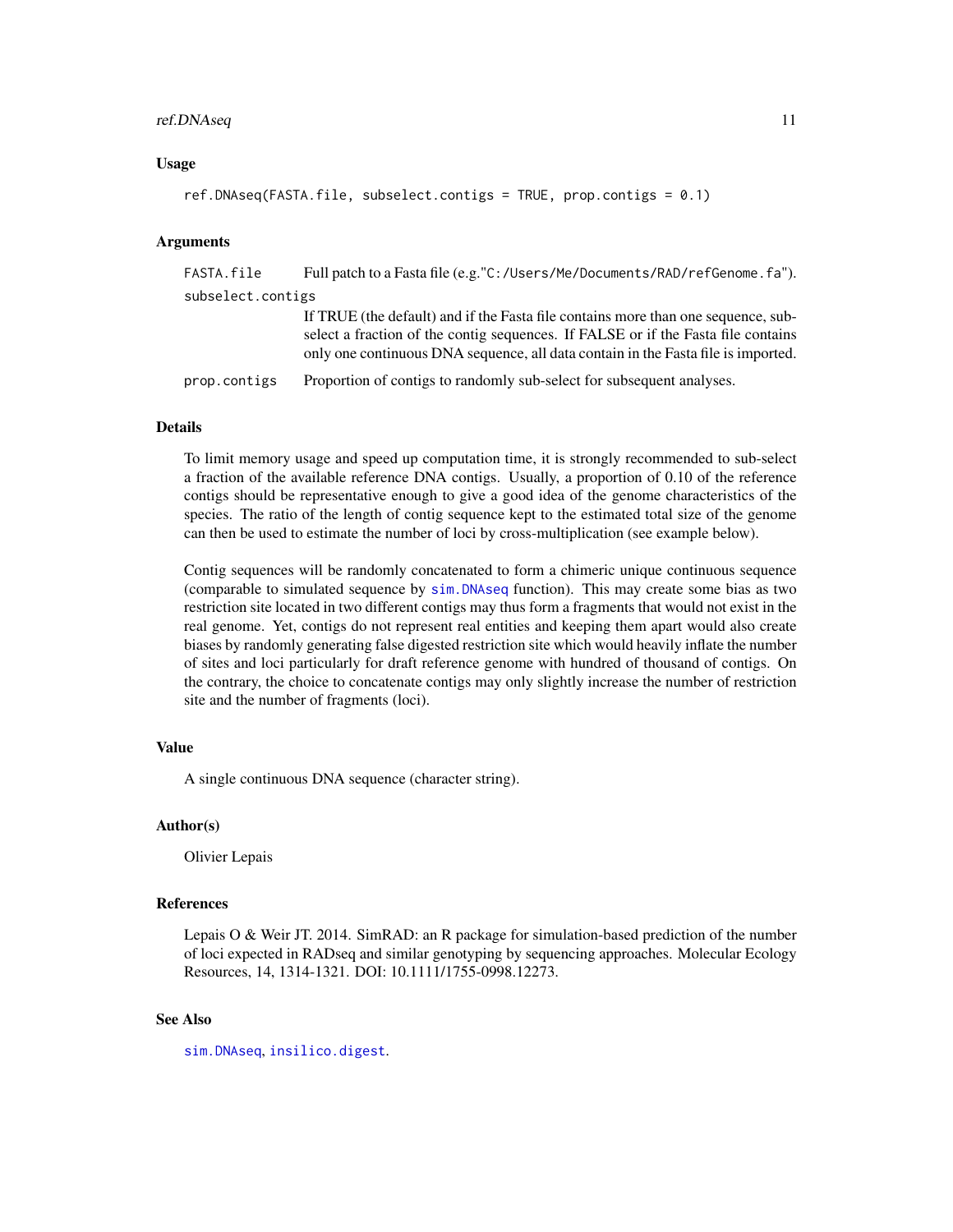#### Examples

```
# generating a Fasta file for the example:
sq < -c()for(i in 1:20){
sq <- c(sq, sim.DNAseq(size=rpois(1, 10000), GCfreq=0.444))
}
sq <- DNAStringSet(sq)
writeFasta(sq, file="SimRAD-exampleRefSeq.fa", mode="w")
# importing the Fasta file and sub selecting 25% of the contigs
rfsq <- ref.DNAseq("SimRAD-exampleRefSeq.fa", subselect.contigs = TRUE, prop.contigs = 0.25)
# length of the reference sequence:
width(rfsq)
# ratio for the cross-multiplication of the number of fragments and loci at the genomes scale:
genome.size <- 100000000 # genome size: 100Mb
ratio <- genome.size/width(rfsq)
ratio
# computing GC content:
require(seqinr)
GC(s2c(rfsq))
# simulating random generated DNA sequence with characteristics equivalent to
# the sub-selected reference genome for comparison purpose:
smsq <- sim.DNAseq(size=width(rfsq), GCfreq=GC(s2c(rfsq)))
```
<span id="page-11-1"></span>sim.DNAseq *Function to simulate randomly generated DNA sequence.*

#### Description

The function randomly generated DNA sequence of a given length and with fixed GC content to simulate DNA sequence representing a (proportion of the) genome for non-model species without available reference genome sequence.

#### Usage

```
sim.DNAseq(size = 10000, GCFreq = 0.46)
```
#### Arguments

size DNA sequence length to generate in bp. Could be the known or estimated size of the species genome or more conveniently a fraction large enough to be representative of the full length size to limit memory usage and speed up computations.

<span id="page-11-0"></span>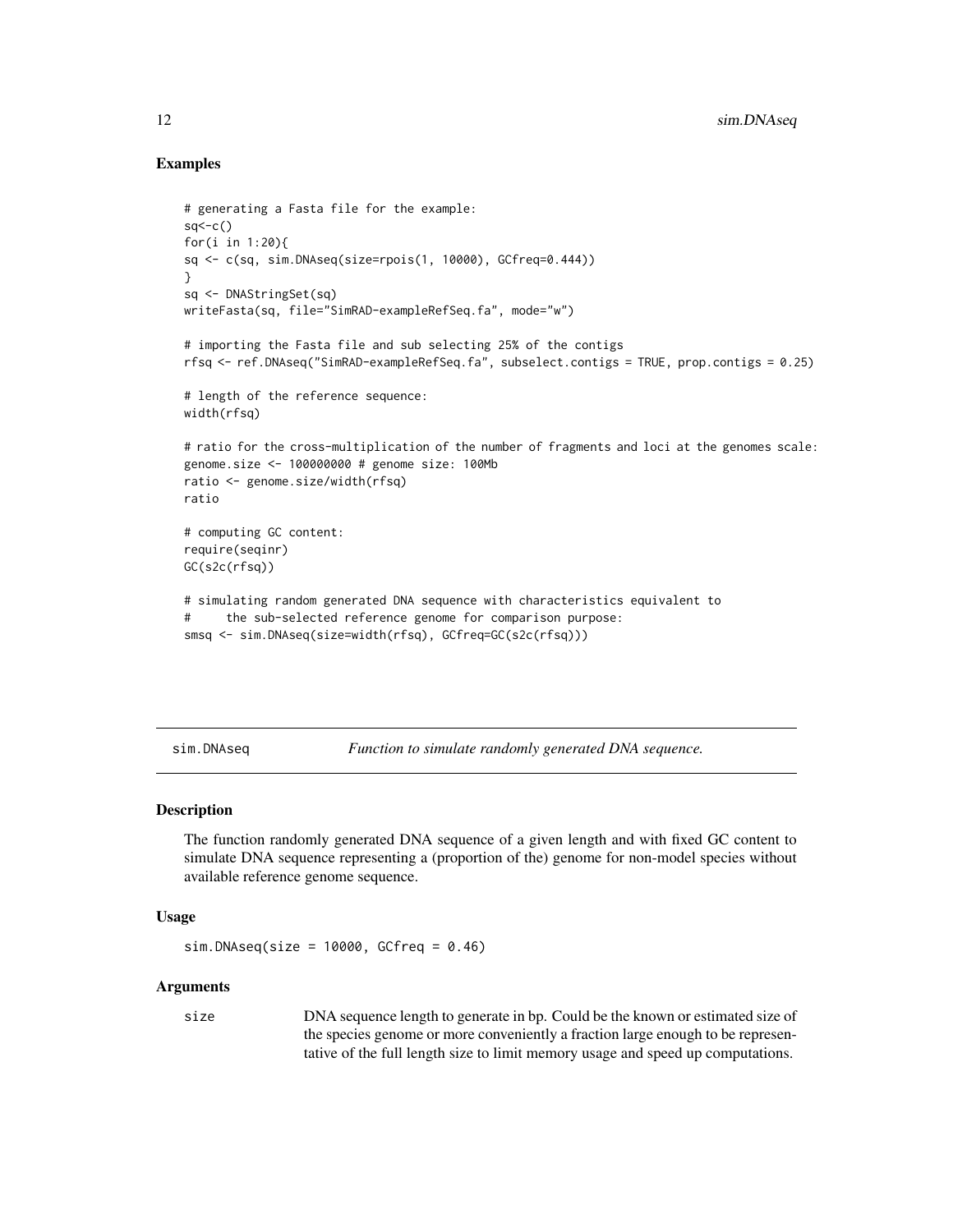#### <span id="page-12-0"></span>sim.DNAseq 13

GCfreq GC content expressed as the proportion of G and C bases in the genome.

#### Details

If no reference genome sequence or some reference contigs are available for a species, knowledge of GC content and genome size are needed to generate random DNA sequence representative of a species. If reference genome sequence (even draft or unassembled contigs) are available, a randomly generated sequence can be simulate following CG content and length of an import proportion of the reference sequence for comparison purpose (see example below).

#### Value

A single continuous DNA sequence (character string).

#### Author(s)

Olivier Lepais

#### References

Lepais O & Weir JT. 2014. SimRAD: an R package for simulation-based prediction of the number of loci expected in RADseq and similar genotyping by sequencing approaches. Molecular Ecology Resources, 14, 1314-1321. DOI: 10.1111/1755-0998.12273.

#### See Also

[ref.DNAseq](#page-9-1), [insilico.digest](#page-7-1).

#### Examples

```
## example 1: simulation of random sequence for non-model species without reference genome:
# generating 1Mb of DNA sequence with 44.4% GC content:
smsq <- sim.DNAseq(size=1000000, GCfreq=0.444)
# length:
width(smsq)
# GC content:
require(seqinr)
GC(s2c(smsq))
## example 2: simulating random sequence with parameter following a known reference genome sequence:
# generating a Fasta file for the example:
sq < -c()for(i in 1:10){
sq <- c(sq, sim.DNAseq(size=rpois(1, 1000), GCfreq=0.444))
}
sq <- DNAStringSet(sq)
writeFasta(sq, file="SimRAD-exampleRefSeq-Fasta.fa", mode="w")
```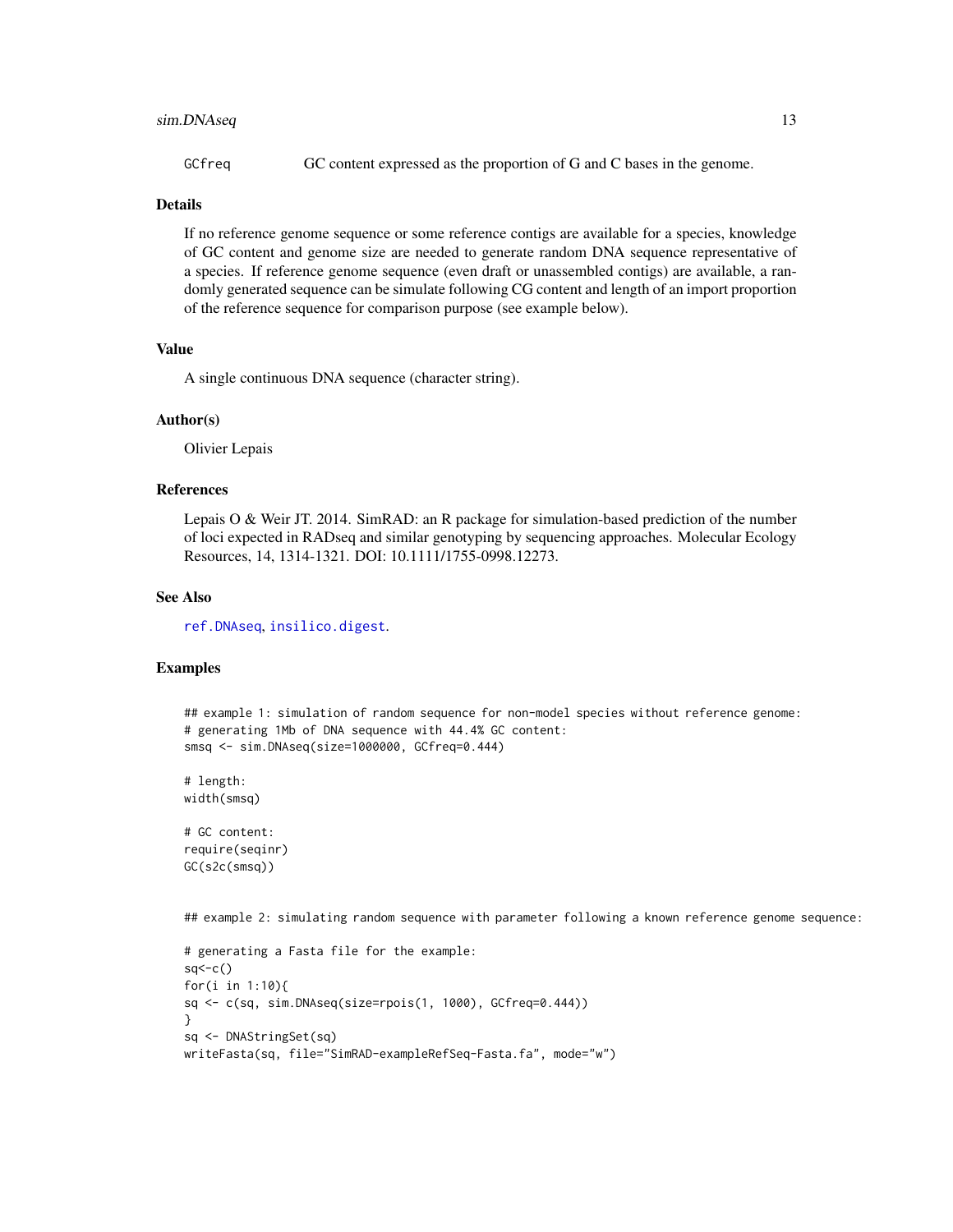```
# importing the Fasta file and sub-selecting 25% of the contigs
rfsq <- ref.DNAseq("SimRAD-exampleRefSeq-Fasta.fa", subselect.contigs = TRUE, prop.contigs = 0.25)
# length of the reference sequence:
width(rfsq)
# computing GC content:
require(seqinr)
GC(s2c(rfsq))
# simulating random generated DNA sequence with characteristics equivalent to
# the sub-selected reference genome for comparison purpose:
smsq <- sim.DNAseq(size=width(rfsq), GCfreq=GC(s2c(rfsq)))
```
<span id="page-13-1"></span>size.select *Function to select fragments according to their size.*

#### Description

Given a vector of sequences representing DNA fragments digested by one or several restriction enzymes, the function will return fragments within a specified size range which will simulate the size selection step typical of ddRAD, RESTseq and ezRAD methods.

#### Usage

size.select(sequences, min.size, max.size, graph = TRUE, verbose = TRUE)

#### Arguments

| sequences | a vector of DNA sequences representing DNA fragments after digestion, typi-<br>cally the output of the insilico. digest or adapt. select functions.                                                                                                                                                                                     |
|-----------|-----------------------------------------------------------------------------------------------------------------------------------------------------------------------------------------------------------------------------------------------------------------------------------------------------------------------------------------|
| min.size  | minimum fragment size.                                                                                                                                                                                                                                                                                                                  |
| max.size  | maximum fragment size.                                                                                                                                                                                                                                                                                                                  |
| graph     | if TRUE (the default) the function returns a histogram of distribution of fragment<br>size (in grey) and selected fragments within the specified size range (in red).<br>This may be useful to further adjust the selected size windows to increase or<br>decrease the targeted number of loci. If FALSE, the histogram is not plotted. |
| verbose   | if TRUE (the default) the function returns the number of loci selected. If FALSE,<br>the function is silent.                                                                                                                                                                                                                            |

<span id="page-13-0"></span>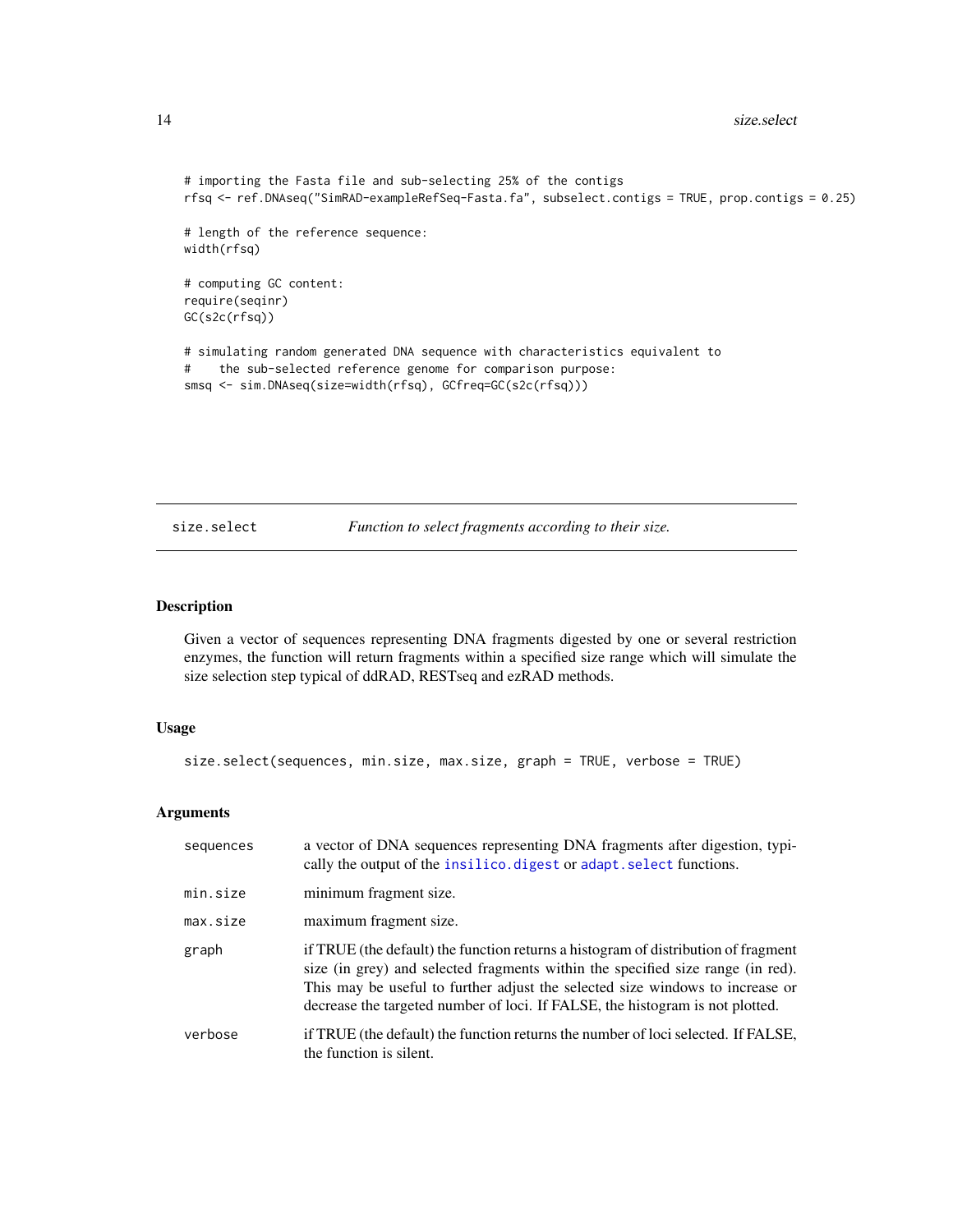#### <span id="page-14-0"></span>size.select 15

#### Details

Size selection is usually performed after adaptator ligation in real life, but as adaptators are not simulated here (because they are specific to the sequencing platform and the protocol used) the user should remember to account for the adaptator length when comparing size selection in the lab and in silico. For instance, size selection of 210-260 in silico correspond to size selection of 300-350 in the lab for adaptators total length of 90bp.

#### Value

A vector of DNA fragment sequences.

#### Author(s)

Olivier Lepais

#### References

Lepais O & Weir JT. 2014. SimRAD: an R package for simulation-based prediction of the number of loci expected in RADseq and similar genotyping by sequencing approaches. Molecular Ecology Resources, 14, 1314-1321. DOI: 10.1111/1755-0998.12273.

Peterson et al. 2012. Double Digest RADseq: an inexpensive method for de novo SNP discovery and genotyping in model and non-model species. PLoS ONE 7: e37135. doi:10.1371/journal.pone.0037135

Stolle & Moritz 2013. RESTseq - Efficient benchtop population genomics with RESTriction fragment SEQuencing. PLoS ONE 8: e63960. doi:10.1371/journal.pone.0063960

Toonen et al. 2013. ezRAD: a simplified method for genomic genotyping in non-model organisms. PeerJ 1:e203 http://dx.doi.org/10.7717/peerj.203

#### See Also

[adapt.select](#page-2-1), [exclude.seqsite](#page-4-1).

#### Examples

```
### Example: a double digestion (ddRAD)
# simulating some sequence:
simseq <- sim.DNAseq(size=1000000, GCfreq=0.433)
```

```
#Restriction Enzyme 1
#TaqI
cs_5p1 < - "T"
cs_3p1 < - "CGA"
#Restriction Enzyme 2
#MseI #
cs_5p2 < - "T"
cs_3p2 <- "TAA"
```
simseq.dig <- insilico.digest(simseq, cs\_5p1, cs\_3p1, cs\_5p2, cs\_3p2, verbose=TRUE)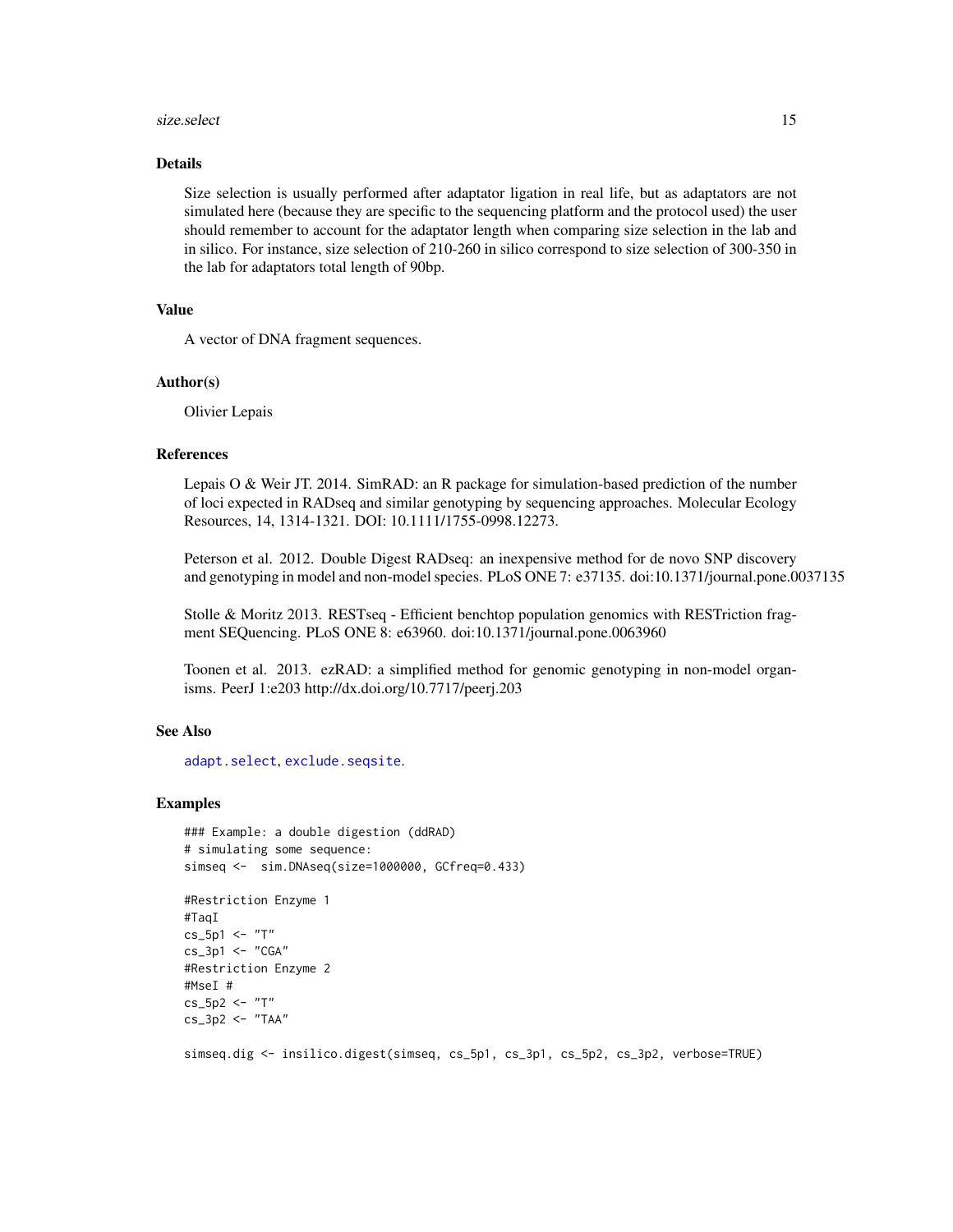simseq.sel <- adapt.select(simseq.dig, type="AB+BA", cs\_5p1, cs\_3p1, cs\_5p2, cs\_3p2)

# wide size selection (200-270): wid.simseq <- size.select(simseq.sel, min.size = 200, max.size = 270, graph=TRUE, verbose=TRUE)

# narrow size selection (210-260): nar.simseq <- size.select(simseq.sel, min.size = 210, max.size = 260, graph=TRUE, verbose=TRUE)

#the resulting fragment characteristics can be further examined: boxplot(list(width(simseq.sel), width(wid.simseq), width(nar.simseq)), names=c("All fragments", "Wide size selection", "Narrow size selection"), ylab="Locus size (bp)")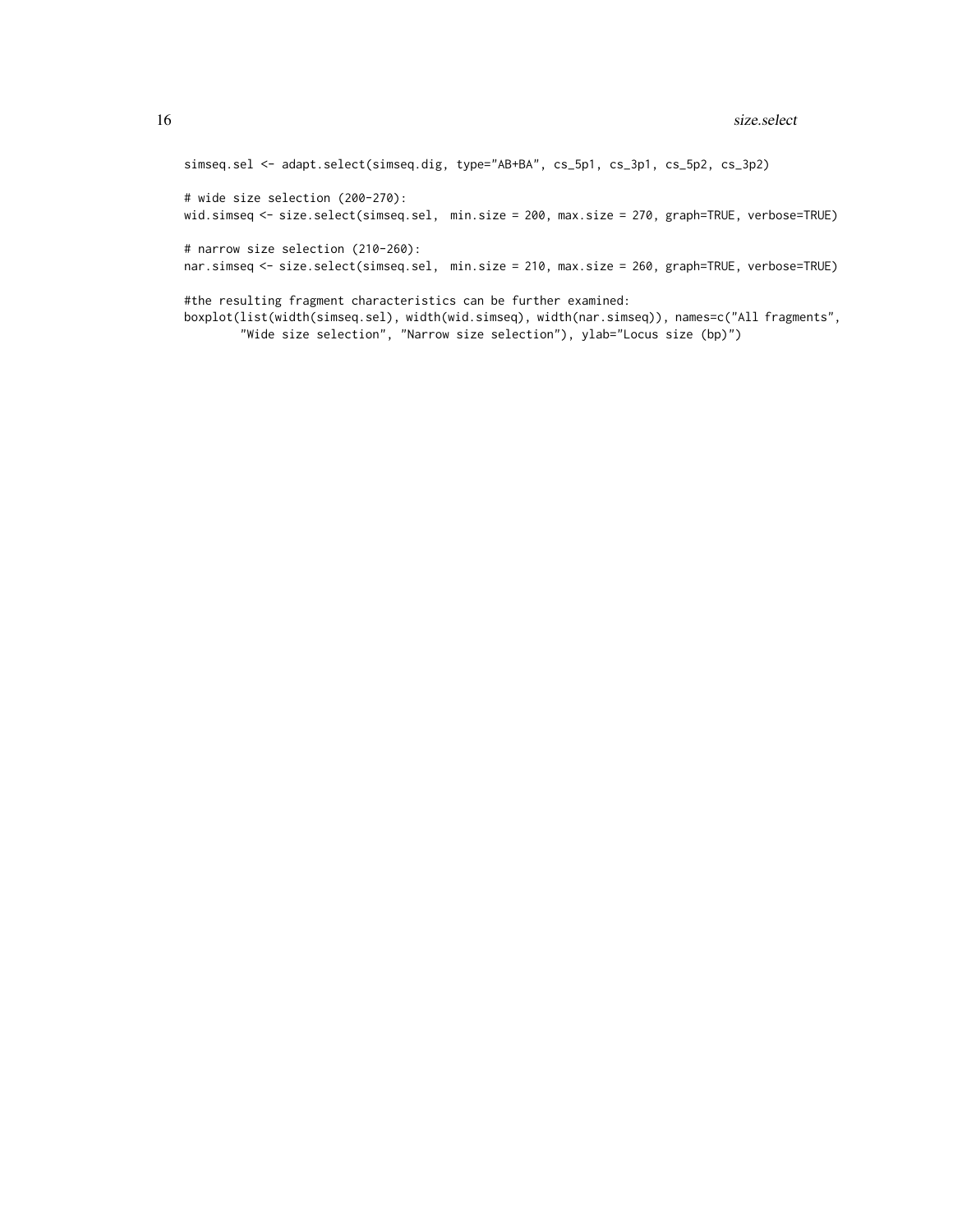# <span id="page-16-0"></span>Index

∗Topic GBS insilico.digest, [8](#page-7-0) ref.DNAseq, [10](#page-9-0) sim.DNAseq, [12](#page-11-0) SimRAD-package, [2](#page-1-0) size.select, [14](#page-13-0) ∗Topic RAD insilico.digest, [8](#page-7-0) ref.DNAseq, [10](#page-9-0) sim.DNAseq, [12](#page-11-0) SimRAD-package, [2](#page-1-0) size.select, [14](#page-13-0) ∗Topic RESTseq adapt.select, [3](#page-2-0) exclude.seqsite, [5](#page-4-0) insilico.digest, [8](#page-7-0) ref.DNAseq, [10](#page-9-0) sim.DNAseq, [12](#page-11-0) SimRAD-package, [2](#page-1-0) size.select, [14](#page-13-0) ∗Topic adaptator ligation adapt.select, [3](#page-2-0) exclude.seqsite, [5](#page-4-0) insilico.digest, [8](#page-7-0) ref.DNAseq, [10](#page-9-0) sim.DNAseq, [12](#page-11-0) SimRAD-package, [2](#page-1-0) size.select, [14](#page-13-0) ∗Topic ddRAD adapt.select, [3](#page-2-0) insilico.digest, [8](#page-7-0) ref.DNAseq, [10](#page-9-0) sim.DNAseq, [12](#page-11-0) SimRAD-package, [2](#page-1-0) size.select, [14](#page-13-0) ∗Topic double digestion adapt.select, [3](#page-2-0) exclude.seqsite, [5](#page-4-0) insilico.digest, [8](#page-7-0)

ref.DNAseq, [10](#page-9-0) sim.DNAseq, [12](#page-11-0) SimRAD-package, [2](#page-1-0) size.select, [14](#page-13-0) ∗Topic ezRAD insilico.digest, [8](#page-7-0) ref.DNAseq, [10](#page-9-0) sim.DNAseq, [12](#page-11-0) SimRAD-package, [2](#page-1-0) size.select, [14](#page-13-0) ∗Topic fragment selection adapt.select, [3](#page-2-0) exclude.seqsite, [5](#page-4-0) insilico.digest, [8](#page-7-0) ref.DNAseq, [10](#page-9-0) sim.DNAseq, [12](#page-11-0) SimRAD-package, [2](#page-1-0) size.select, [14](#page-13-0) ∗Topic library construction adapt.select, [3](#page-2-0) exclude.seqsite, [5](#page-4-0) insilico.digest, [8](#page-7-0) ref.DNAseq, [10](#page-9-0) sim.DNAseq, [12](#page-11-0) SimRAD-package, [2](#page-1-0) size.select, [14](#page-13-0) ∗Topic package SimRAD-package, [2](#page-1-0) ∗Topic restriction enzyme adapt.select, [3](#page-2-0) exclude.seqsite, [5](#page-4-0) insilico.digest, [8](#page-7-0) ref.DNAseq, [10](#page-9-0) sim.DNAseq, [12](#page-11-0) SimRAD-package, [2](#page-1-0) size.select, [14](#page-13-0) ∗Topic restriction exclusion exclude.seqsite, [5](#page-4-0) insilico.digest, [8](#page-7-0)